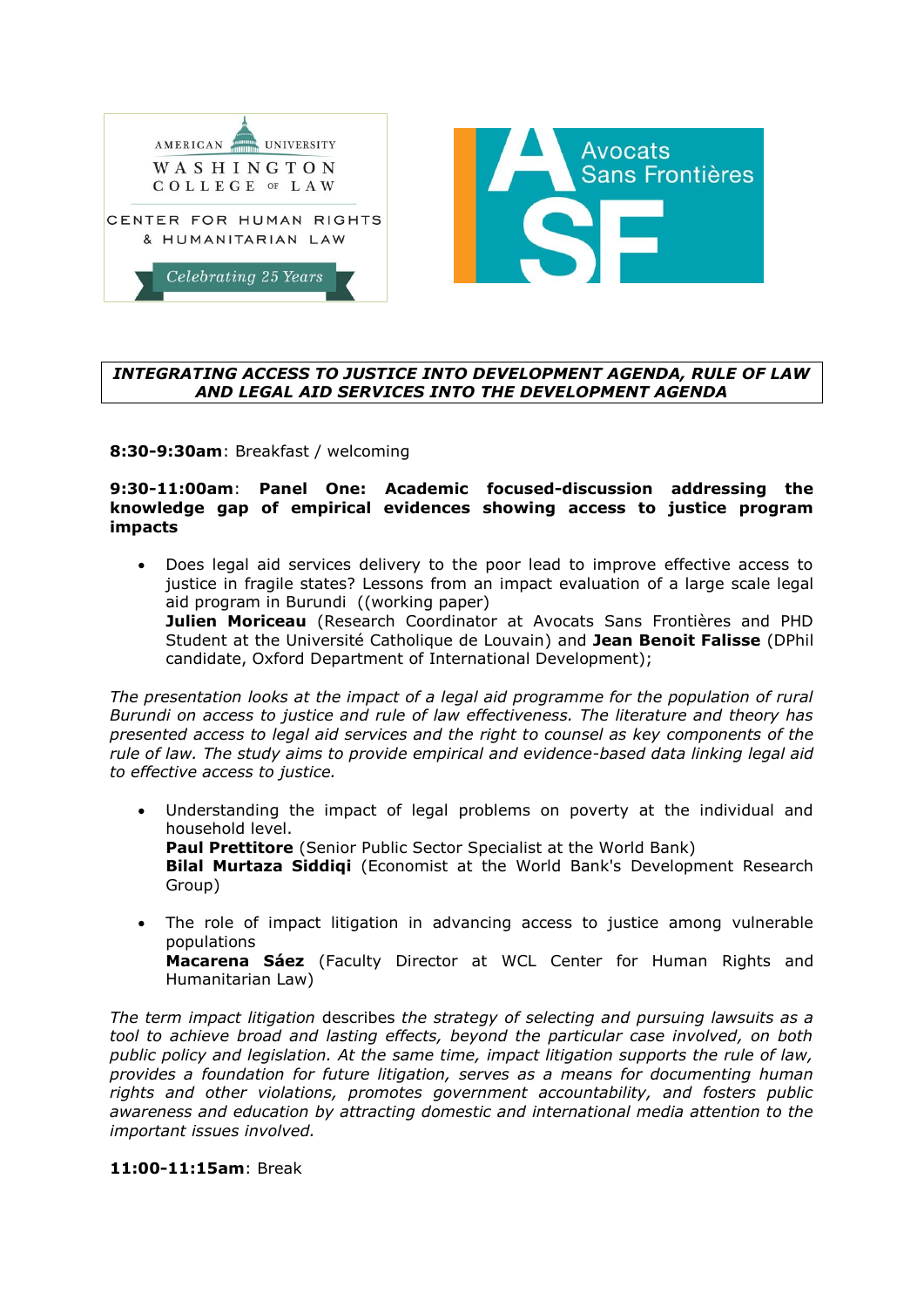## **11:15am-12:45pm**: **Panel Two: Policy focused-discussion about experiences connecting rule of law and access to justice initiatives**

 Implementing the Development Agenda's Access to Justice Goal in the United **States** 

**Maha Jweied** (Deputy Director for the Office for Access to Justice at the US Department of Justice)

*Universality is a key feature of the 2030 Agenda on Sustainable Development. One of the clearest examples of the United States commitment to this principle is found in the President's establishment of the White House Legal Aid Interagency Roundtable and its mandate to help the US implement Global Goal 16. This presentation will provide an overview of the Roundtable's activities and its connection to the Development Agenda*.

 Bottom-up Approaches to Measuring and Advancing Access to Justice **Elizabeth Andersen** (Director at ABA Rule of Law Initiative)

*Measuring and advancing access to justice in the context of the Sustainable Development Goals, and Goal 16.3 in particular, will require collection and evaluation of data that capture the experience and perspective of the communities that justice systems serve. This presentation will highlight relevant lessons learned from ABA ROLI's experience doing so in developing and implementing its Access to Justice Assessment Tool, as well as designing, implementing and evaluating programs intended to expand access to justice.*

 Rediscovery Law and Reclaiming Justice in Myanmar: The Successes and Challenges of a Nascent Client-Centered Legal Aid Movement **Jake Stevens** (Senior Capacity Development Expert at Avocats sans Frontières)

*After 50 years of military dictatorship the Myanmar legal professionals and civil society organizations are reconnecting to the world and to their own traditions of seeking justice through law. In doing so they struggle to overcome the destruction of the education system, the break-down of trust between the legal profession and rights-bearers, and difficulties in accessing the law, let alone justice. Several initiatives, inspired internally, regionally and globally, are beginning to address that. But much work must be done to build a coherent and relevant strategy for a sustainable legal aid system oriented towards access to justice and empowerment of vulnerable communities.* 

- Pre-trial detention in Sub-Saharan Africa: Its socio-economic impact and consequences
	- **Martin Schoenteich** (Senior Legal Officer at Open Society Justice Initiative)

*Sub-Saharan Africa faces acute developmental needs. A significant number of individuals and households in the region eke out a precarious existence where even slight financial setbacks can push families into abject poverty. A large proportion of Sub-Saharan Africa's prisoners are pre-trial detainees – some 40 per cent on average. Largely unexplored is the impact the widespread use of pre-trial detention has on the region's socio-economic development. The presentation reviews the results of country-based surveys in three West African countries (Ghana, Guinea-Conakry, Sierra Leone) and ethnographic case studies of individual detainees and their families in Malawi, focusing on the socio-economic impacts of pre-trial detention at the individual and household levels.*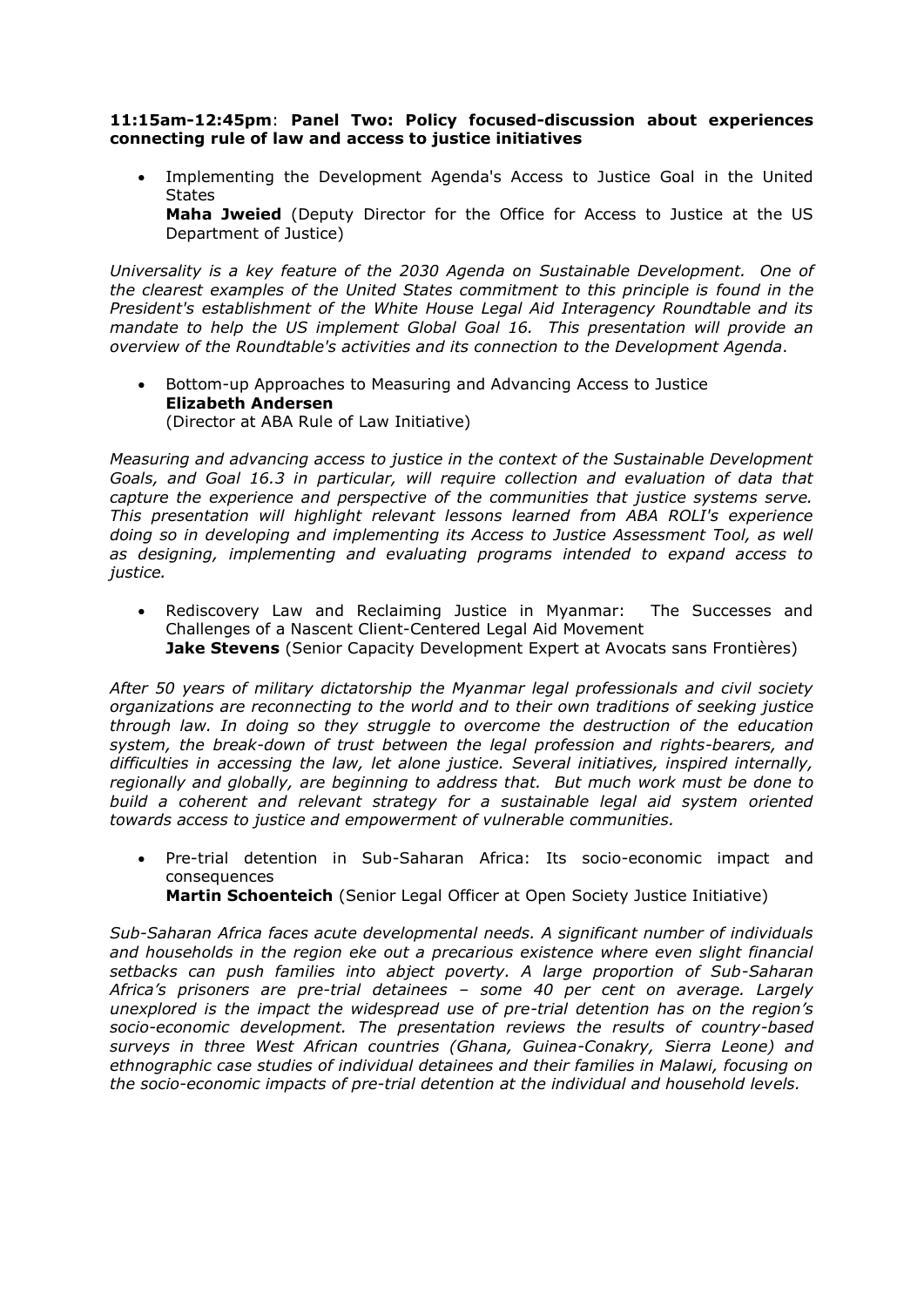# **Speakers Biography**

## **Elizabeth Andersen**

Elizabeth joined the ABA ROLI in September 2014. She has more than 20 years of experience in international law, international human rights and rule of law development. She previously served for eight years as executive director and executive vice president of the American Society of International Law; for three years as director of ABA ROLI's Europe and Eurasia Division (previously known as ABA CEELI); and for eight years at Human Rights Watch, as a researcher, as director of advocacy and, ultimately, as executive director of its Europe and Central Asia Division. Elizabeth began her legal career in clerkships with Judge Kimba M. Wood of the U.S. District Court for the Southern District of New York and with Judge Georges Abi-Saab of the International Criminal Tribunal for the former Yugoslavia. She received a B.A. from Williams College, an M.P.A. from Princeton University's Woodrow Wilson School of Public and International Affairs, and a J.D. from Yale Law School. She currently serves as a member of the Board of Trustees of Williams College, and on the governing and advisory boards of several international non-profit organizations.

## **Jean Benoît Falisse**

Jean-Benoît is a DPhil candidate at the Oxford Department of International Development. Jean-Benoît's current research focus is on the provision of basic social services in fragile states. His doctoral research looks at the community governance of health centres in Burundi and South Kivu using experimental methods, and he is involved in other projects on corruption in the public service, access to the justice sector, and the local determinants of the current Burundi crisis.

## **Maha Jweied**

Maha is a Deputy Director for the Office for Access to Justice at the US Department of Justice where she oversees the office's tribal justice and international work. Previously, she was a senior attorney-advisor at the US Commission on Civil Rights, a litigation associate at Arent Fox LLP, and spent time at Mizan Law Group for Human Rights, a legal aid office in Amman, Jordan. She served as a law clerk to Judge Shahabuddeen of the Appeals Chamber of the International Criminal Tribunal for the former Yugoslavia. Jweied received her J.D. from Columbia Law School, LL.M. from the London School of Economics, and B.A. from The George Washington University.

#### **Julien Moriceau**

Julien Moriceau is employed by ASF as a researcher and M&E coordinator since 2011. He has 10 years' experience in socio-legal analysis and evaluation of justice sector's development programs in fragile states. He was notably principle investigator of an EU program's impact evaluation on local justice, and supervisor of various legal studies and evaluations (Burundi, Democratic Republic of Congo and Nepal). He has experience in collecting and analyzing quantitative and qualitative data (legal analysis, interviews and focus groups). He has law and sociology education background.

#### **Paul Prettitore**

Paul is Senior public sector specialist at the World Bank.

#### **Macarena Sáez**

Macarena is a Fellow in the International Legal Studies Program and teaches at WCL in the areas of Family Law, Comparative Law, and International Human Rights. Her main areas of research are gender discrimination in Latin America, and comparative family law. Professor Sáez is also the Faculty Director of the [Center for Human Rights and](https://www.wcl.american.edu/humright/center/)  [Humanitarian Law](https://www.wcl.american.edu/humright/center/) at American University Washington College of Law, since September 2015. She is member of the Executive Committee of the [Network of Latin American](http://www.redalas.net/)  [Scholars on Gender, Sexuality and Legal](http://www.redalas.net/) Education ALAS, organization that provides trainings to law professors in Latin America on mainstreaming gender and sexuality